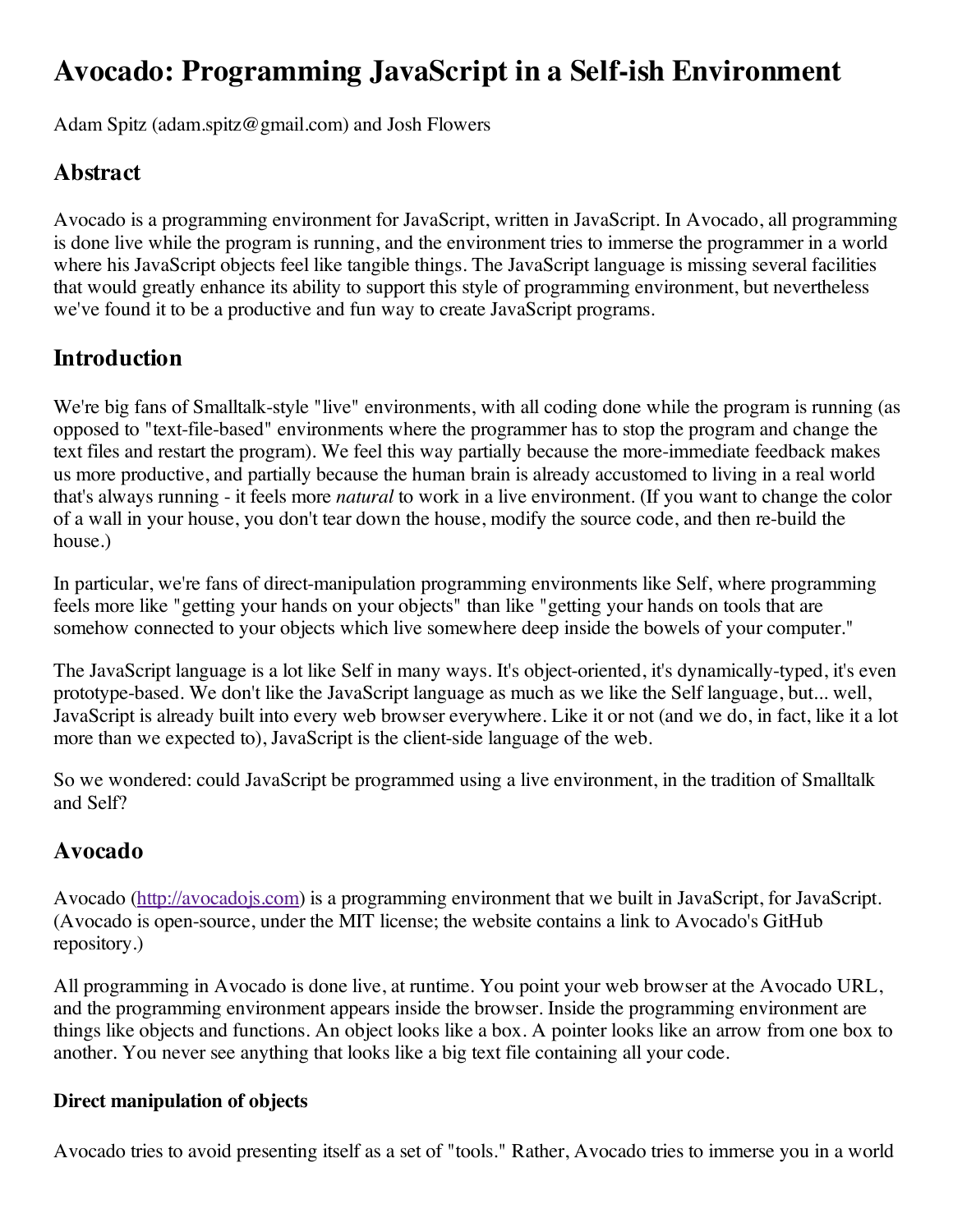where you feel like you're interacting directly with your JavaScript objects. There is no "code browser" tool - just the objects themselves, and you can pick them up and move them around (just as you're accustomed to doing with objects in the real world). As in Self, programming is done by getting your hands on your objects and doing things to them. If you want to change the object (say, by adding a property), you go right up to the object and tell it to add a new property. If you want to ask the object a question (i.e. call one of its



functions), you go to the object and type in your question. If you ask the object how it fits into the inheritance hierarchy, the objects whoosh around on the screen to arrange themselves into a tree shape.

Your task, as a programmer, is to construct and manipulate the objects of your program. If the program you're writing is a zoo simulator, your job as a programmer isn't about the Code Editor and the Logging Console and the Class Browser and the Inheritance Tree, it's about the Monkeys and Cages and Pathways and Elephants. So *those* are the objects that Avocado tries to present as being real and tangible.

#### **Transporting objects to other worlds (via .js files)**

Of course, after you've built your live JavaScript objects inside your web browser, you need a way to transport those objects into other people's browsers. That's what text files are good for. Avocado has a "transporter" system that you can use to save your program in .js files, so that they can be written to disk and later loaded into other web browsers.

Avocado's transporter system is based on Self's; for more information on how it works, see David Ungar's 1995 paper, Annotating Objects for Transport to Other Worlds. One of the interesting ideas behind the Self transporter is that a web of live objects does not quite have enough information to capture the programmer's intentions; the objects need "annotations" (meta-data) containing information like:

- Which "module" (i.e. which .js file) should this property be saved to? (This allows the programmer to split up the program into multiple files, each of which can be loaded separately if desired.)
- Should the property's current value be saved, or should the property be initialized to some "initialization expression"?

Avocado allows the programmer to specify this information, and stores it on each object, in a property called "\_\_annotation\_\_". (This property is non-enumerable, so it's invisible to the programmer unless explicitly asked for.)

#### **User interface**

Avocado's user interface is based on SVG (Scalable Vector Graphics), which is a web standard and hence works identically in every browser except when it doesn't. Avocado seems to run well in Safari and Chrome and Firefox.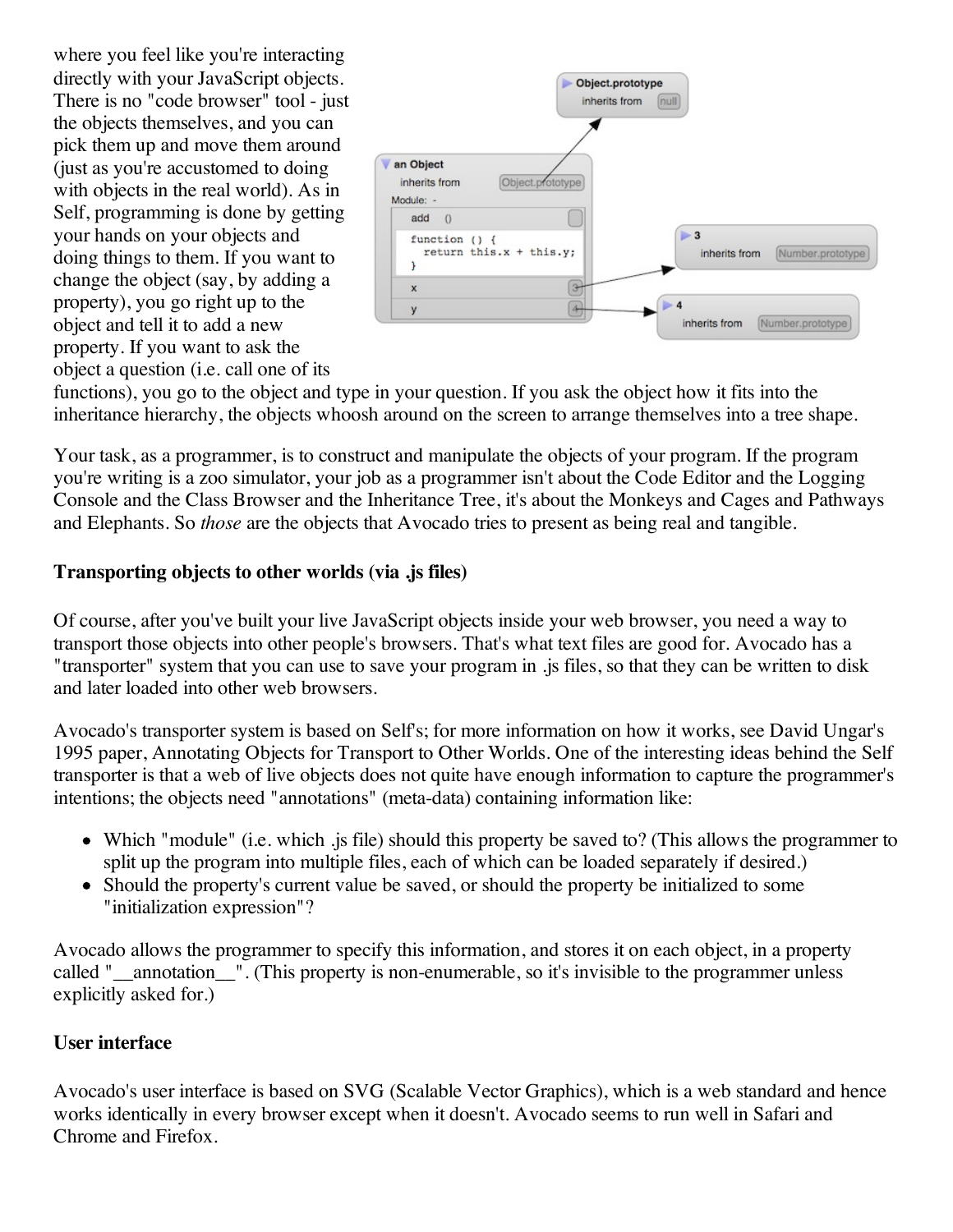Avocado's UI owes a huge debt to Dan Ingalls' Lively Kernel system - Avocado started out as a fork of the Lively Kernel code base.

## **Like Self, only less so**

Here are some of the obstacles we've encountered in trying to use JavaScript in a live way.

#### **No reflective access to local variables**

The JavaScript language has reflective facilities for accessing the properties of an object. The "Object.keys" function is used by the Avocado environment to obtain an array of the names of the object's properties, and the "obj[key]" syntax can be used to access the values of those properties. Unfortunately for Avocado, JavaScript provides no reflective way to access the values of variables in a function. For example, here are two ways of creating a "counter" object:

```
var forthrightCounter = {
  currentNumber: 0,
  nextNumber: function() { return this.currentNumber++; }
};
var secretiveCounter = (function() {
  var currentNumber = 0;
  return {
    nextNumber: function() { return currentNumber++; }
  };
})();
```
Both forthrightCounter and secretiveCounter have a "nextNumber" method that will return the sequence  $0, 1, 2, 3...$ when called repeatedly. But only forthrightCounter can be examined at runtime to determine the value of its currentNumber variable.



JavaScript programmers often use the second style as a way to do

information-hiding. Unfortunately, this prevents live programming environments like Avocado from being able to show you a complete picture of your objects. So Avocado can only support the first style of programming.

#### **No multithreading**

Avocado has no debugger (we rely on the web browser's built-in debugger), for two reasons:

- Any debugger written in JavaScript would be unable (for the reasons mentioned above) to access the values of local variables.
- JavaScript's multithreading facilities (i.e. "web workers") are very limited: web workers cannot access the DOM, and are also limited in their ability to access other objects.